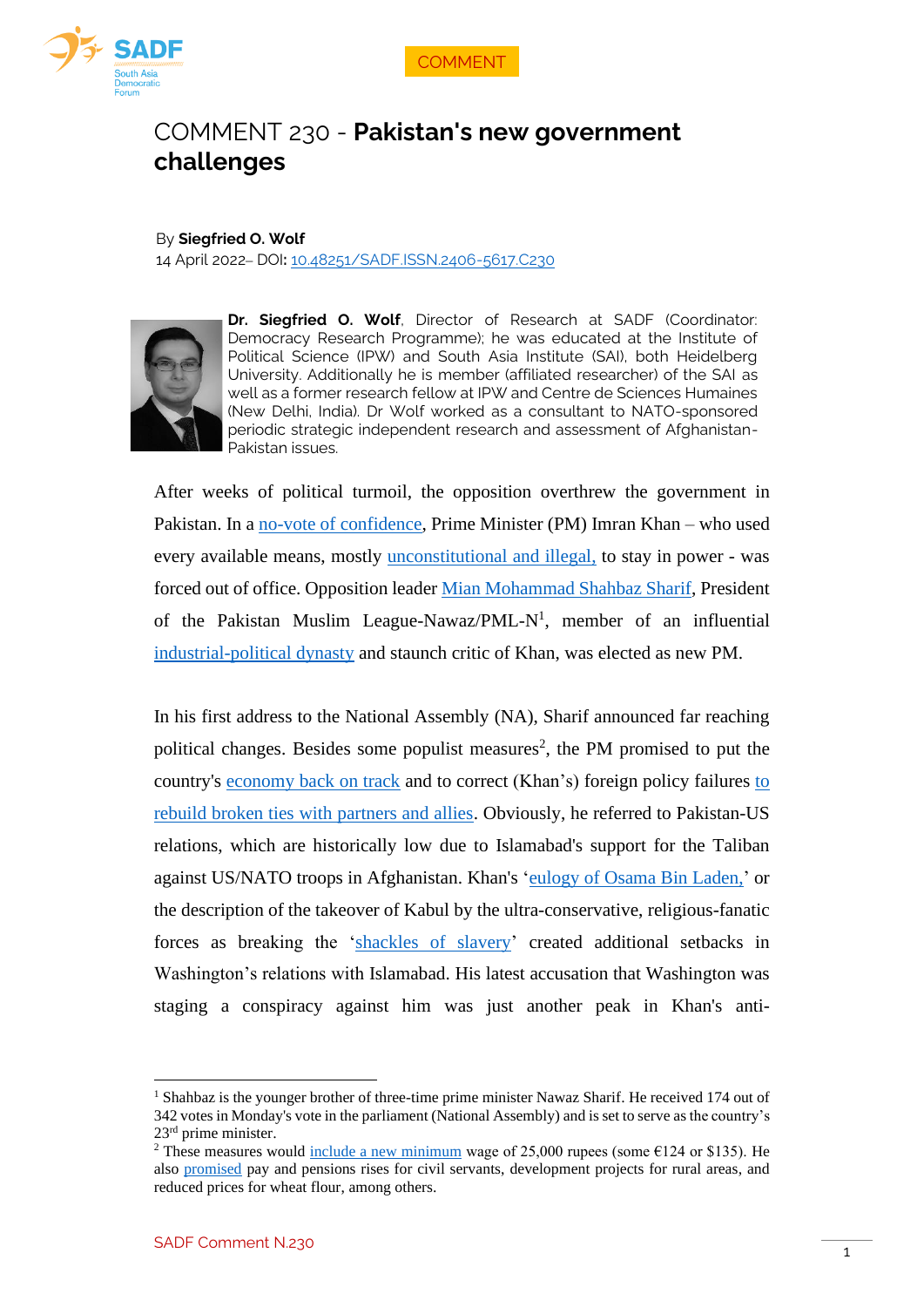### **COMMENT**



Americanism. <sup>3</sup> By contrast, the new PM stressed that his government will ['constructively and positively'](https://www.voanews.com/a/pakistan-to-seek-deepening-of-important-ties-with-us-/6526760.html) engage with the US so as to deepen these bilateral ties, which he considers ['important'](https://www.voanews.com/a/pakistan-to-seek-deepening-of-important-ties-with-us-/6526760.html).

Sharif also accused the former government of [attempting to weaken ties between](https://www.dawn.com/news/1684500/shehbaz-sharif-elected-prime-minister-of-pakistan)  [Islamabad and Beijing.](https://www.dawn.com/news/1684500/shehbaz-sharif-elected-prime-minister-of-pakistan) He used the occasion to assure Chinese leadership that the friendship between both countries ['is forever'](https://www.dawn.com/news/1684500/shehbaz-sharif-elected-prime-minister-of-pakistan) and that he will continue to push the China-Pakistan Economic Corridor (CPEC). Regarding Islamabad's relation with Brussels, Sharif stressed ['the need to get](https://www.dawn.com/news/1684500/shehbaz-sharif-elected-prime-minister-of-pakistan) [ensure] the European Union [EU] GSP [Plus Status'](https://www.dawn.com/news/1684500/shehbaz-sharif-elected-prime-minister-of-pakistan). Khan's [increasingly strident criticism of the EU](https://www.dw.com/en/opinion-political-chaos-doesnt-augur-well-for-pakistans-democracy/a-61412289) and his pro-Islamist policies - which were leading to a severe deterioration of human rights and living conditions among minorities in Pakistan - not only raised eyebrows in Brussels but also created serious [concerns among Pakistani](https://www.dw.com/en/opinion-political-chaos-doesnt-augur-well-for-pakistans-democracy/a-61412289) economic elites. In his first Indiarelated comments, PM Sharif used an 'amicable rhetoric' (unlike his predecessor) highlighted that ['Pakistan desires peaceful & cooperative ties with India'](https://www.voanews.com/a/pakistan-to-seek-deepening-of-important-ties-with-us-/6526760.html).

According to [Dawn,](https://www.dawn.com/news/1684622/new-pms-challenge) 'the new government is inheriting some daunting challenges from the get go'; living up to the promises outlined above will certainly not be easy. From a "pure" parliamentarian perspective, there is optimism among observers regarding Pakistan's political future. Despite the latest development marking another ['unceremonious end'](https://www.dawn.com/news/1684168) of an prime ministerial term<sup>4</sup> (no office holder in the history of Pakistan was yet able to finish his tenure), Khan's ousting was widely assessed as an important step to strengthen parliamentarism as well as the rule of law and constitution.<sup>5</sup> Imran Khan is th[e first prime minister in Pakistan's history](https://www.thenews.com.pk/latest/948739-live-updates-na-to-vote-on-no-confidence-motion-against-pm-imran-khan) to have been voted out through a no-confidence motion.<sup>6</sup> This brought an constitutional imbroglio to an end; however, it did not solve the overall political crisis. Whereas Sharif announced that he ['would not indulge in politics of revenge'](https://www.dawn.com/news/1684168), one must expect the opposite behaviour by Khan. Imran Khan, who never showed respect for the parliament and its procedures, $\frac{7}{1}$  decided, along with former NA

<sup>&</sup>lt;sup>3</sup> The [US Department of State denied accusations](https://www.dw.com/en/pakistan-shahbaz-sharif-sworn-in-as-new-prime-minister/a-61431139) of interference in Pakistan's internal affairs.

<sup>&</sup>lt;sup>4</sup> Imran Khan was elected on August 18, 2018, and his term ended officially on April 10, 2022. He [remained in the PM's office](https://www.thenews.com.pk/latest/948739-live-updates-na-to-vote-on-no-confidence-motion-against-pm-imran-khan) for 3 years ,7 months, and 23 days.

<sup>&</sup>lt;sup>5</sup> Most important was the Supreme Court's decision, that Khan's 'maneuver to dissolve parliament — so as [to avoid a vote of no-confidence in his leadership —](https://www.dw.com/en/opinion-political-chaos-doesnt-augur-well-for-pakistans-democracy/a-61412289) and call early elections was illegal'.

<sup>&</sup>lt;sup>6</sup> Before Khan, also the [Shaukat Aziz in 2006 and Benazir Bhutto in 1989](https://www.dawn.com/news/1684168) as PM's had to face noconfidence votes. However, both survived the moves and remained in power.

 $7$  Khan's policy of ruling via presidential orders and his systematic use of abusive and insultive language against NAMs can be seen as proof of that fact.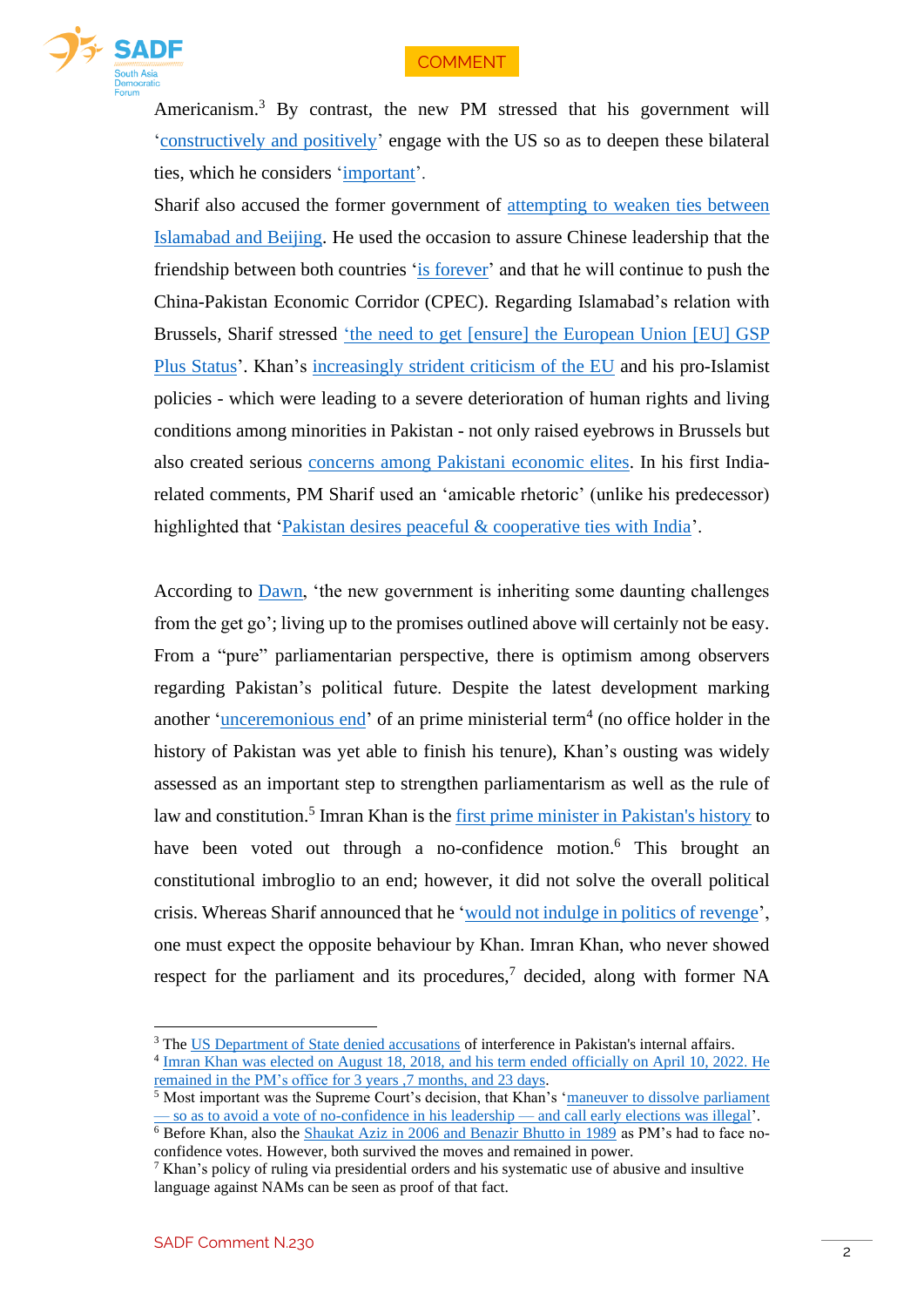## **COMMENT**



members from his political party (Pakistan Tehreek-e-Insaf/PTI), to move the political dialogue from the parliament into the street. This usually means in strikes, sit-ins, or roadblocks aimed at disturbing daily economic and other activities. Such protest measures often lead to the paralysation of whole urban areas and business nodes in Pakistan. Considering the negative economic consequences, this could seriously harm the new government's efforts to improve the overall social and economic conditions and to (re)gain the trust of foreign investors and international donors. Khan's dubious tactical manoeuvring and political U-turns resulted in losses among his initial supporters and cost him the "goodwill" of the military; however, his anti-US narrative is ['a tried-and-tested formula in Pakistan'](https://www.dw.com/en/opinion-political-chaos-doesnt-augur-well-for-pakistans-democracy/a-61412289). By positioning himself as a "victimised anti-West leader" and depicting the new rulers in Islamabad as ['stooges of foreign powers'](https://www.dw.com/en/opinion-political-chaos-doesnt-augur-well-for-pakistans-democracy/a-61412289), Khan will still be able to mobilise the masses by winning over the sympathies of the religious extremists, ultraconservatives, and other right-wingers.

PTI NA members resigned, which forces the new government to conduct over [100](https://www.reuters.com/world/asia-pacific/pakistans-parliament-set-elect-new-prime-minister-2022-04-11/)  [by-elections](https://www.reuters.com/world/asia-pacific/pakistans-parliament-set-elect-new-prime-minister-2022-04-11/) so as to fill the vacant seats in the national parliament within the next two months<sup>8</sup>. This not only provides occasions for Khan to promote anti-Western propaganda and further stir Islamisation, but also allows him to keep the new administration busy (and [distracted\)](https://www.reuters.com/world/asia-pacific/pakistans-parliament-set-elect-new-prime-minister-2022-04-11/) with nitty-gritty local electoral campaigning instead of pushing a national agenda. By all means, Khan will continue to polarise Pakistan's society and undermine Sharif's domestic [reconciliation](https://www.aljazeera.com/news/2022/4/11/pakistan-live-updates-parliament-set-to-elect-new-pm-liveblog) as well as international diplomatic efforts aimed at reducing the impacts of earlier policies.

However, Sharif will also face challenges from within his own political camp. His coalition (Pakistan Democratic Movement/PDM) and other allies were bound together by a single issue – to remove Khan from power. Since this goal was achieved, it remains highly questionable whether these diverse forces will possess enough cohesion to work together and govern constructively. Deteriorating economic conditions will force Sharif and his political partners to make tough and unpopular decisions, each time creating almost an existential challenge to the ruling administration. Therefore, before the chief executive can realise his vision of a

<sup>&</sup>lt;sup>8</sup> After the speaker of the NA [accepted](https://www.reuters.com/world/asia-pacific/pakistans-parliament-set-elect-new-prime-minister-2022-04-11/) the resignation of the (former) PTI parliamentarians.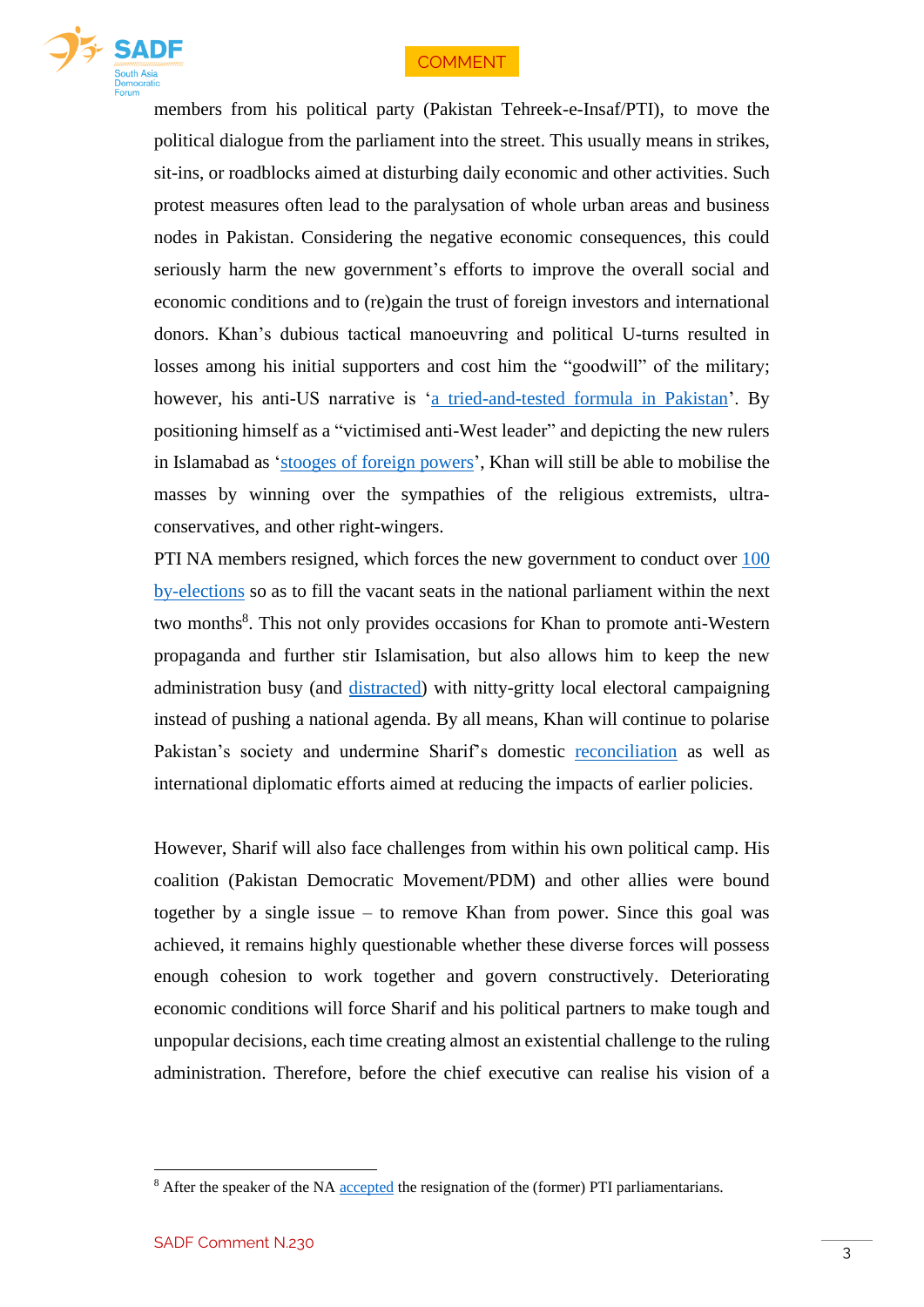



national reconciliation, he needs to unite his fractured allies. Forming the new cabinet will serve as a litmus test for managing internal dissent.

Sharif's adaptation to his new role remains to be seen. Recognised as an efficient administrator "who is getting things done" (['Punjab speed'](https://www.reuters.com/article/us-pakistan-politics-sharif-idCAKCN2M10HJ)), he is not used to long processes of consensus building and is heavily adverse to red-tape. This hampers his economic and political visions, particularly his favourite topic – large-scale developments projects. The personalized, ['can-do'](https://www.reuters.com/article/us-pakistan-politics-sharif-idCAKCN2M10HJ) attitude towards politics worked out in his stronghold, the Punjab province (where he was the longest-serving Chief-Minister). However, it remains to be seen whether he can successfully apply this style of governance at the federal level in Islamabad. Otherwise, being known for preferring cordial relations with the army (unlike his brother Nawaz), one should expect him to enjoy the support of the army's top brass. However, this could chance sooner than later, as he must make a decision on the appointment of the new Chiefof-Army-Staff/COAS and as the PM's expected choice fails to reflect the views held by the top echelon.

In sum, it appears that for the time being, Pakistan's institutions were able to ['restore a modicum of political stability'](https://www.dw.com/en/opinion-political-chaos-doesnt-augur-well-for-pakistans-democracy/a-61412289). However, if political leaders such as Imran Khan continue to truncate democratic processes and hamper constructive developments for partisan gains, the future of Pakistan remains uncertain.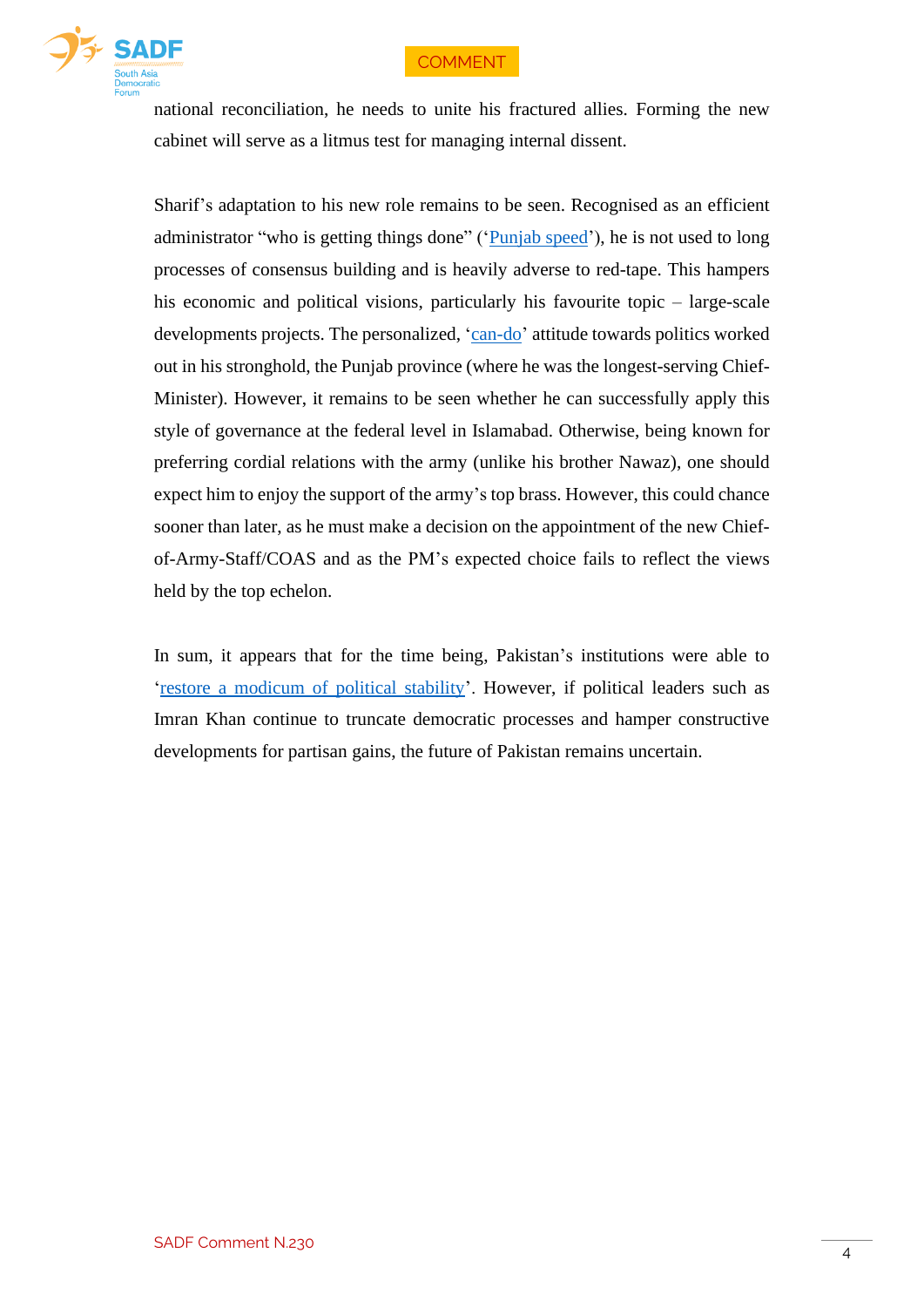

#### **References:**

Abbasi, K. (2022, April 12). A new chapter in NA history. Dawn.

<https://www.dawn.com/news/1684548/a-new-chapter-in-na-history>

- Asrar, N., & Zaman, Q. (2022, April 11). Pakistan latest updates: Sharif promises to tackle economy. Al Jazeera. [https://www.aljazeera.com/news/2022/4/11/pakistan-live-updates](https://www.aljazeera.com/news/2022/4/11/pakistan-live-updates-parliament-set-to-elect-new-pm-liveblog)[parliament-set-to-elect-new-pm-liveblog](https://www.aljazeera.com/news/2022/4/11/pakistan-live-updates-parliament-set-to-elect-new-pm-liveblog)
- Chaudhry, F. (2022, April 9). Imran Khan loses no-trust vote, prime ministerial term comes to unceremonious end. Dawn. <https://www.dawn.com/news/1684168>

Dawn. (2021, August 16). PM Imran talks about overpowering 'shackles of slavery' at Single National Curriculum launch.

<https://www.dawn.com/news/1640988>

- Dawn. (2022, April 11). Shehbaz Sharif elected prime minister of Pakistan. [https://www.dawn.com/news/1684500/shehbaz-sharif-elected-prime](https://www.dawn.com/news/1684500/shehbaz-sharif-elected-prime-minister-of-pakistan)[minister-of-pakistan](https://www.dawn.com/news/1684500/shehbaz-sharif-elected-prime-minister-of-pakistan)
- Dawn. (2022, April 12). New PM's challenge. <https://www.dawn.com/news/1684622/new-pms-challenge>
- Gul, A. (2022, April 12). Pakistan to Seek Deepening of 'Important' Ties With US. Voice of America (VoA). [https://www.voanews.com/a/pakistan-to-seek-deepening-of-important-](https://www.voanews.com/a/pakistan-to-seek-deepening-of-important-ties-with-us-/6526760.html)

[ties-with-us-/6526760.html](https://www.voanews.com/a/pakistan-to-seek-deepening-of-important-ties-with-us-/6526760.html)

- Hassan, S. R., & Peshiman, G. N. (2022, April 9). Sharif, frontrunner as next Pakistani PM, seen as 'can-do' administrator. Reuters. [https://www.reuters.com/article/us-pakistan-politics-sharif](https://www.reuters.com/article/us-pakistan-politics-sharif-idCAKCN2M10HJ)[idCAKCN2M10HJ](https://www.reuters.com/article/us-pakistan-politics-sharif-idCAKCN2M10HJ)
- Ishaq, A. (2022, April 8). Opinion: Political chaos doesn't augur well for Pakistan's democracy. Deutsche Welle. [https://www.dw.com/en/opinion-political-chaos-doesnt-augur-well-for](https://www.dw.com/en/opinion-political-chaos-doesnt-augur-well-for-pakistans-democracy/a-61412289)[pakistans-democracy/a-61412289](https://www.dw.com/en/opinion-political-chaos-doesnt-augur-well-for-pakistans-democracy/a-61412289)
- Noor, A. (2022, April 12). Quiet before the storm. Dawn. <https://www.dawn.com/news/1684626/quiet-before-the-storm>